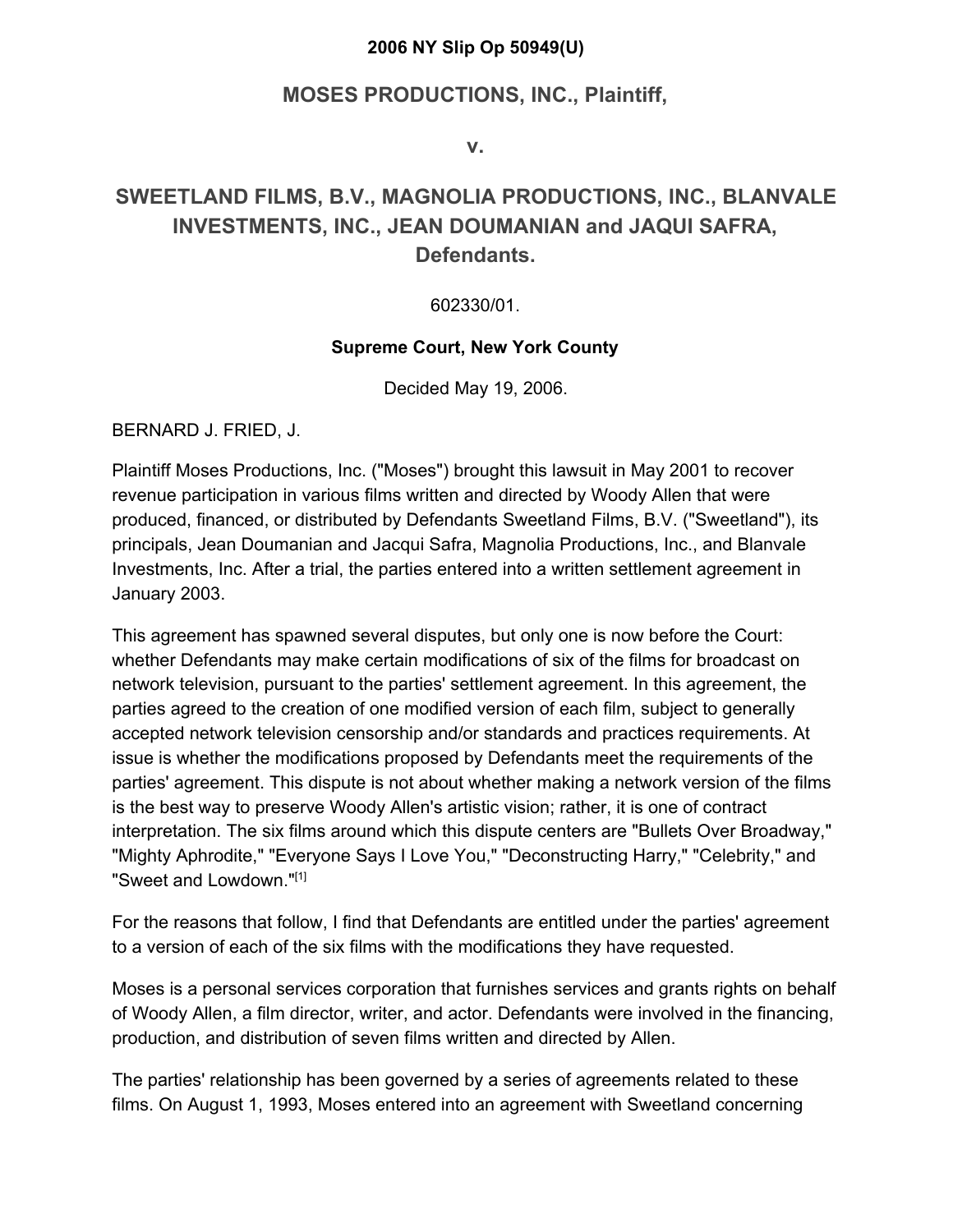three of the films ("Three-Picture Agreement").<sup>[2]</sup> In a paragraph entitled "Creative Control," the Three-Picture Agreement provides, among other things, that Allen will have "final and complete creative control over the [films]," including the screenplay, cast, composer, production elements, and creative aspects of marketing campaigns. (Three Pict. Agt. ¶ 10, at 18.) A subheading within the "Creative Control" paragraph, entitled "Final Cut," provides that "Allen shall have the right to designate the version of the [films] to be distributed by [Sweetland]," subject to certain limitations. (Three Pict. Agt. ¶ 10(F), at 19.) These limitations include Allen's agreement that he "shall provide [Sweetland] with a version of the [film] incorporating coverage elements which Allen believes in good faith to be customary and as required by [Sweetland] enabling [Sweetland] to license the [films] on network and syndicated television and on airlines." (Three Pict. Agt. ¶ 10(F)(2)(a), at 20.)

Allen also entered into direction services agreements with Sweetheart Productions, Inc., an affiliate of Sweetland. For instance, Allen's directing agreement for "Deconstructing Harry" provides that "[Allen] shall be entitled to all approvals, rights of final cut and all other rights of approval and restrictions granted to and reserved to [Allen] and Moses under the [Three Picture Agreement]...." (Ltr. from Sweetheart Prods, Inc. at 3 (Aug. 2, 1996).)

Defendants entered into licensing agreements with film distribution companies, which acquired the rights to distribute the films theatrically, on home video, and on television. Four films ("Bullets Over Broadway," "Mighty Aphrodite," "Everyone Says I Love You," and "Celebrity") were licensed to Miramax. "Deconstructing Harry" was licensed to the Fine Line division of New Line Cinema Corp. "Sweet and Lowdown" was licensed to Intermedia Films.

After a nine-day trial, beginning on May 30, 2002, the parties entered into a Stipulation of Settlement and Order ("Settlement Agreement") dated January 2, 2003, which addressed the disposition and distribution of Sweetland's revenues as of September 30, 2001 and established a trust to administer the films and distribute future revenues among the parties. This Court retained jurisdiction to adjudicate any disputes arising under the Settlement Agreement.<sup>[3]</sup> (Sett. Agt.  $\P$  7.)

# **A. Paragraph 3(l) of the Settlement Agreement**

The subject of the parties' dispute is paragraph 3(l) of the Settlement Agreement. Paragraph 3(l) provides that "[t]he Trustee shall at all times adhere to all of Moses' and Allen's Creative Rights and Reserved Rights as set forth in the Three-Picture Agreement, the One Picture License Agreements, [and] the Director's Agreements." (Sett. Agt. ¶ 3(l).)

As a caveat to this statement, however, it continues:

[N]otwithstanding anything set forth in any agreements related to the Pictures, in accordance with the direction and procedure established by the Court on November 13, 2002, Defendants have delivered to Moses a complete list [attached as Exhibit F to the Agreement] of any and all specific modifications which they propose be made to any of the Pictures for the purpose of creating one (1) *modified* version thereof that complies with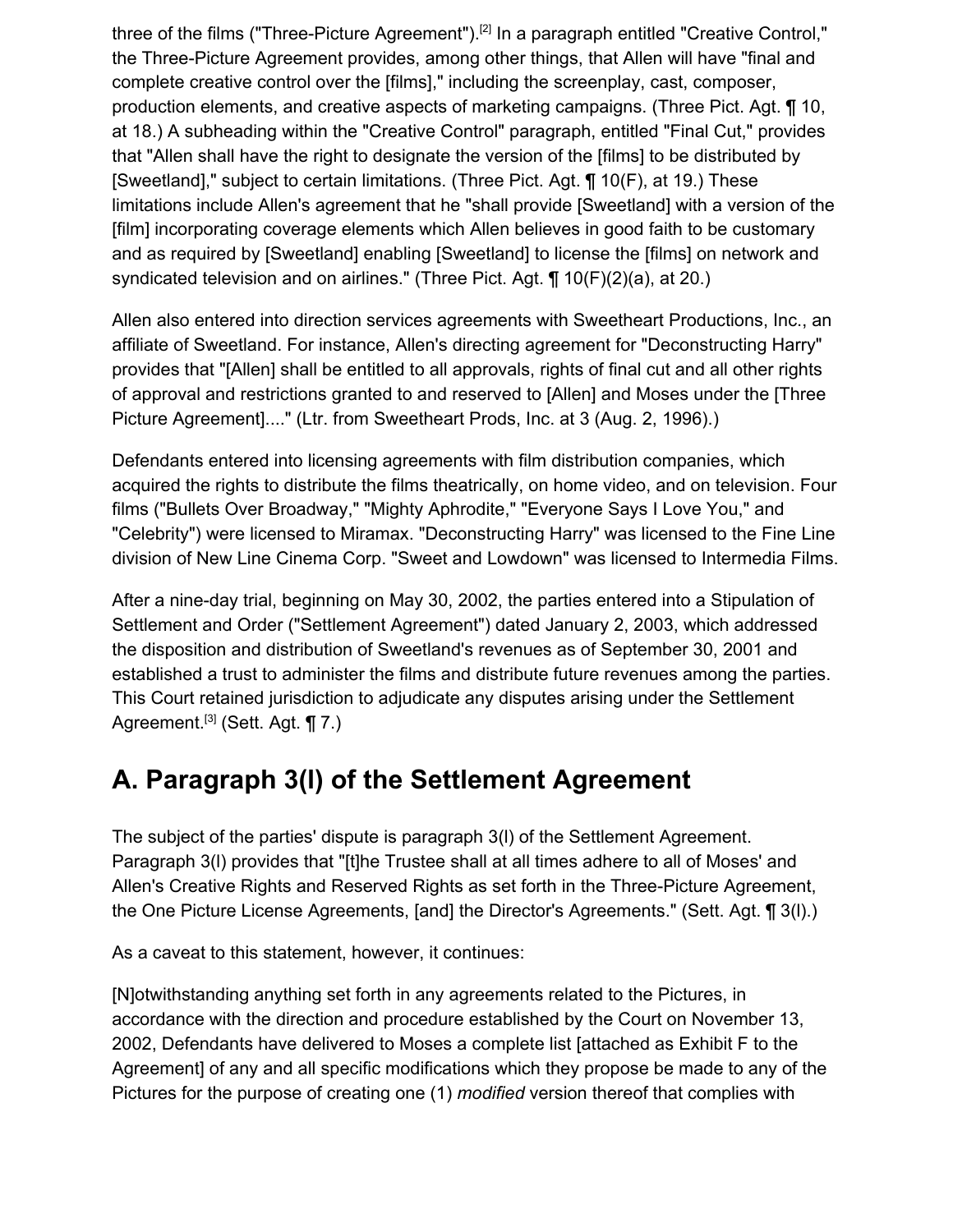generally accepted Network Television *censorship* and/or standards and practices requirements.

(Sett. Agt.  $\P$  3(l)(v) (emphasis added).)

The above provision reflects the fact that on November 25, 2002, Defendants delivered to Plaintiff a list of words and scenes in the films that would need to be modified in order to make the films sellable to networks and airlines. (Ltr. from E.B. Haldeman to M. Zweig (Nov. 25, 2002).) This list included the edits proposed by New Line Cinema for "Deconstructing Harry." Because Defendants had not been able to obtain from Miramax and Intermedia the list of edits they would require for the other five films, Defendants' list of edits for those films was based on a prediction as to the edits the distributors would require. This list became Exhibit F of the Settlement Agreement.

The Settlement Agreement contemplates that the list in Exhibit F would not be Defendants' final list of proposed modifications of the films. Paragraph 3(l) states that Defendants would later:

add [to Exhibit F] the specific manner in which they propose each modification be made. Defendants shall have until January 8, 2003 to add such references and deliver same to Moses. Should the parties be unable to agree, on or before January 13, 2003, to the Defendants' proposed list of modifications, and/or the specific manner in which the Defendants propose the modifications are to be made, either party will have the right to submit the list to the Court for resolution.

#### (Sett. Agt.  $\P$  3(l)(v).)

As anticipated by this provision, Defendants delivered to Plaintiff another list of words and scenes in a letter dated January 7, 2003. (Ltr. from C.M. Roberts to M. Zweig (Jan. 7, 2003).) The new list not only added the specific manner in which Defendants proposed that the identified words and scenes be modified, but it identified new lines of dialogue that would have to be changed in order to comply with generally accepted network television censorship and/or standards and practices; the new lines had not been listed in Exhibit F. The January 7, 2003 list incorporated the recommendations of all the distributors that had purchased network distribution rights to the films.

Moses objected to the addition of new lines to the list, as well as to the manner in which Defendants proposed that each modification be made. The parties were unable to agree on the modifications that would be made to the films to adapt them to satisfy generally accepted network television censorship and/or standards and practices.<sup>[4]</sup>

The Settlement Agreement provides that "[a]ny dispute between the parties regarding the need for any of the proposed modifications and/or the manner in which Defendants propose that such modification be made contained on said list shall be resolved by the Court in accordance with the provisions of Paragraph 7 hereof." (Sett. Agt.  $\P$  3(l)(v).) The Court retains jurisdiction over "[a]ny dispute between the parties regarding the need for any of the proposed modifications and/or the manner in which Defendants propose that such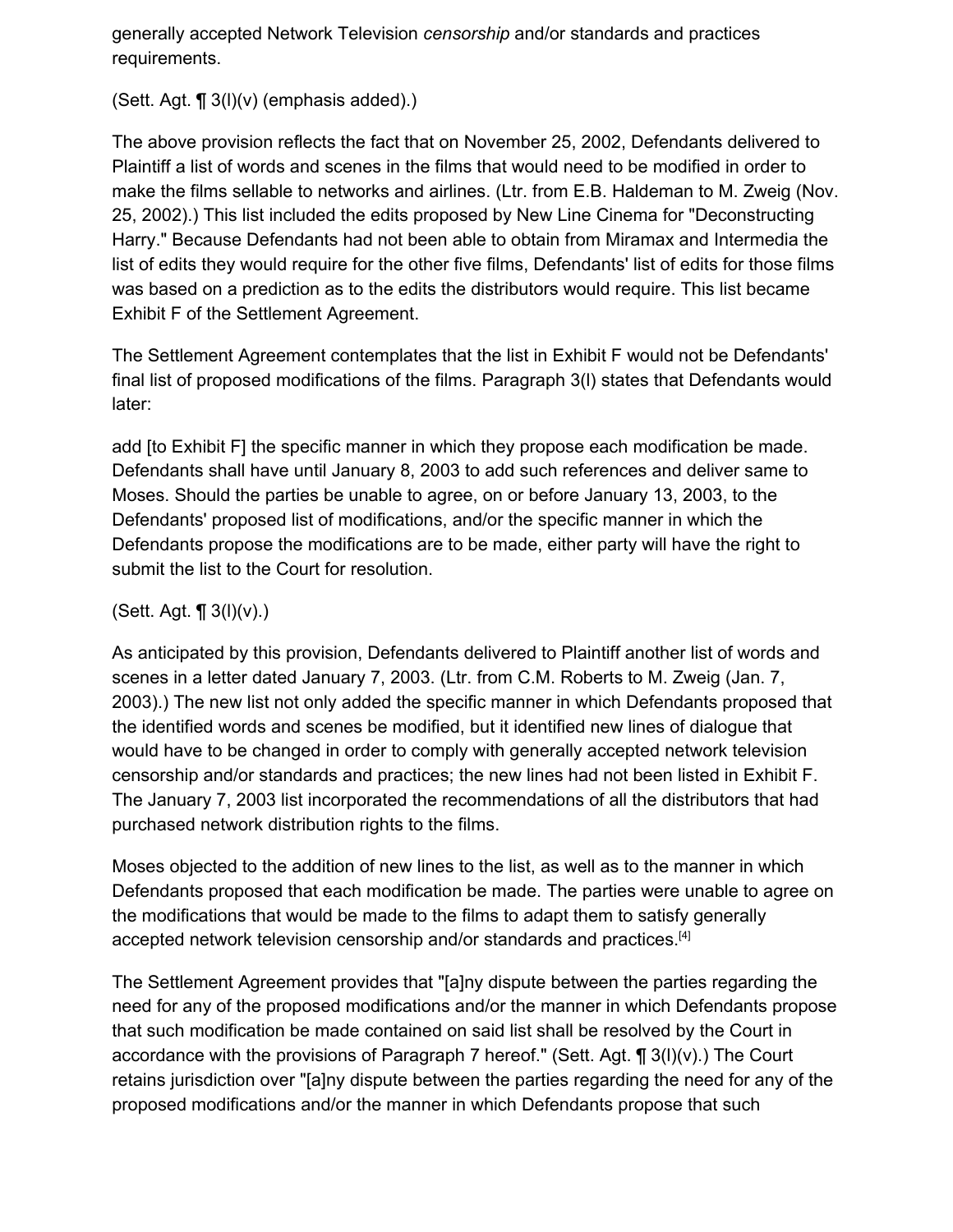modification be made." (Sett. Agt.  $\P$  3(l)(v).) After adjudication of the dispute by the Court, "a final list of such permitted modifications and the specific manner in which they may be made, if any ("Final List") shall then be appended as Exhibit G to this Stipulation and Order." (Sett. Agt. ¶ 3(l)(v).) Once that Final List is appended as Exhibit G to the Settlement Agreement, "none of the Defendants ... shall have the right to modify the Pictures except as previously set forth in the Final List, and [] only one (1) modified version of a Picture may be made." (Sett. Agt. ¶ 3(l), at 24.)

The Settlement Agreement also provides:

Notwithstanding the foregoing, as long as a Picture remains in the Trust, such modifications may only be made by the Trustee in contemplation of a television and/or airline license that will result (or will be likely to result) in revenue if the Trustee in its reasonable good faith business judgment determines that licensing revenues from such modified version(s) of the Pictures will be (or will be likely to be) sufficient to justify the costs of such modifications.

(Sett. Agt.  $\P$  3( $I$ )( $V$ ).)

Finally, the Settlement Agreement contains a merger clause, which provides:

This [Settlement Agreement] and the documents executed in connection herewith ..., together with the Parties' June 11, 2002 on-the-record agreement, the Trust Agreement and the Exhibits thereto, shall constitute the entire agreement and understanding of the Parties with respect to the subject matter hereof and supercede all prior agreements and understandings among the Parties with respect to the subject matter hereof, *provided,* however, that the provisions of any and all other agreements between or among the Parties ... relating to the Pictures [] shall remain in full force and effect and all parties shall retain their respective rights, obligations, claims, remedies and positions except as deleted, modified or released herein.

(Sett. Agt. ¶ 22.)

In accordance with the procedure outlined in paragraph 7 of Settlement Agreement, the parties submitted the dispute to this Court for resolution by way of letter briefs setting forth the parties' respective positions.

# **B. Documentary Submissions and the Evidentiary Hearing**

I held an evidentiary hearing, which was open to the public, between March 28 and March 31, 2005, in order to give the parties an opportunity to present evidence in support of their positions, including evidence as to the modifications of these films that would be required to satisfy generally accepted network television censorship and/or standards and practices.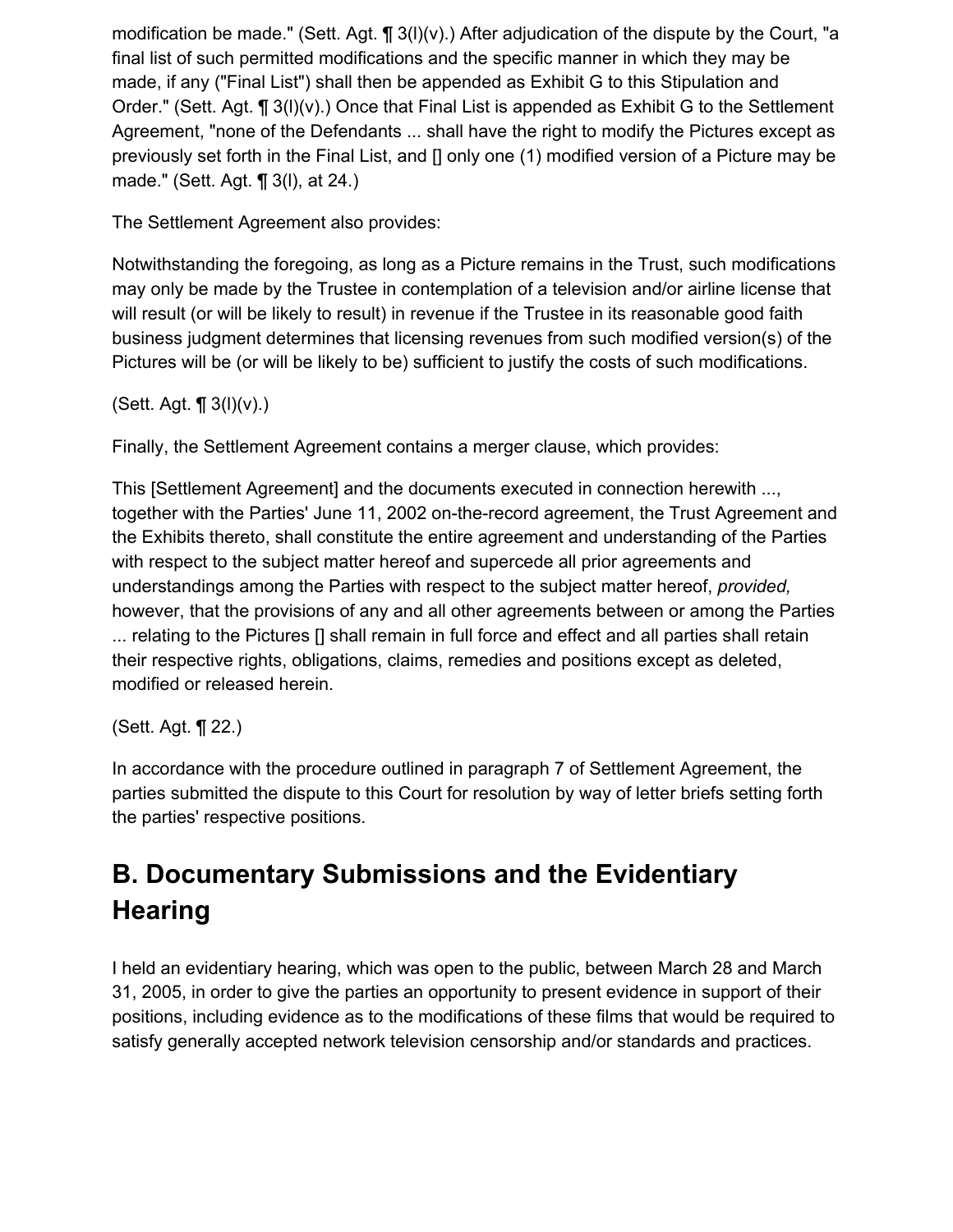Prior to the hearing, Plaintiff submitted by letter a variety of newspaper articles, which generally state that networks have become increasingly permissive with regard to foul or blasphemous language and depictions of sex and violence, especially since the early- to mid-1990s.[5] (Ltr. of M. Zweig to J. Gammerman ("Jan. 13 Ltr."), at 4-6, Ex. C (Jan. 13, 2003).) One article reports that major networks are giving television producers "more latitude regarding sex and language" and are airing "racy" scenes in evening programming, in an effort to compete with popular cable television shows. (Jan. 13 Ltr., Ex. C (Hollywood Rptr.).) A few articles cite specific episodes of network television programs that have aired nudity, sexually suggestive content, or crude words, such as "pr-ck," "ass," "tits," "bullsh-t," and "sh-t." (Jan. 13 Ltr., Ex. C (Hollywood Rptr., NY Times, Indianapolis Star).)

The articles acknowledge that such content is subject to network scrutiny, and permission to air such content on networks is not always granted. One article states that "[t]here are still taboos," and the content "can't be gratuitous." (Jan. 13 Ltr., Ex. C (Indianapolis Star, at 3).) A network decision to permit certain content may depend on whether the content is considered to be a "dramatic distraction," or "seems like it's real" and "fe[els] organic" to the program. (Jan. 13 Ltr., Ex. C (Indianapolis Star, at 3).) Some articles suggest that networks permit this type of content only occasionally for particular dramatic reasons. For instance, one article reports that a "sizzling sex scene" in a crime drama aired in one episode as a culmination of two-and-a-half years of episodes developing the relationship between two key characters. (Jan. 13 Ltr., Ex. C (Toronto Star).) Some articles report that episodes of network television shows have aired such content as breast nudity, an oral sex scene, or a "particularly revealing sex scene," but they do not make it possible to infer whether the scenes were equally explicit as the scenes in the films at issue. (Jan. 13 Ltr., Ex. C (NY Times, San Diego Union-Tribune, Toronto Star).) A few articles refer in general terms to the foul language aired by a network, *e.g.* a "five-letter anatomical reference," without identifying the precise content that was permitted. (Jan. 13 Ltr., Ex. C (NY Times).)

At the hearing, Defendants presented testimony by two expert witnesses as to the modifications that would be required in order to make the films sellable to a network. These experts had helped compile Defendants' lists of proposed modifications of the films in the January 7, 2003 letter. Plaintiff called only one witness, a film critic, who was, by his own admission, not an expert in generally accepted network television censorship and/or standards and practices. He testified, however, that Defendants' proposed changes would damage the comprehensibility, entertainment value and artistic integrity of the films.

### **1. Jeffrey Halsey**

Defendants' first expert was Jeffrey Halsey, who has worked at New Line Cinema for 15 years for the last ten years as Vice-President of video and television services. In this position, Halsey has been involved with adapting "well over a hundred" films for television broadcast, applying generally accepted network television standards. (Evidentiary Hrg. Trans. ("Tr.") at 172-75, 179-80.) Halsey acknowledged that these standards are "a little loose" and vary from network to network, and exceptions have been made in extraordinary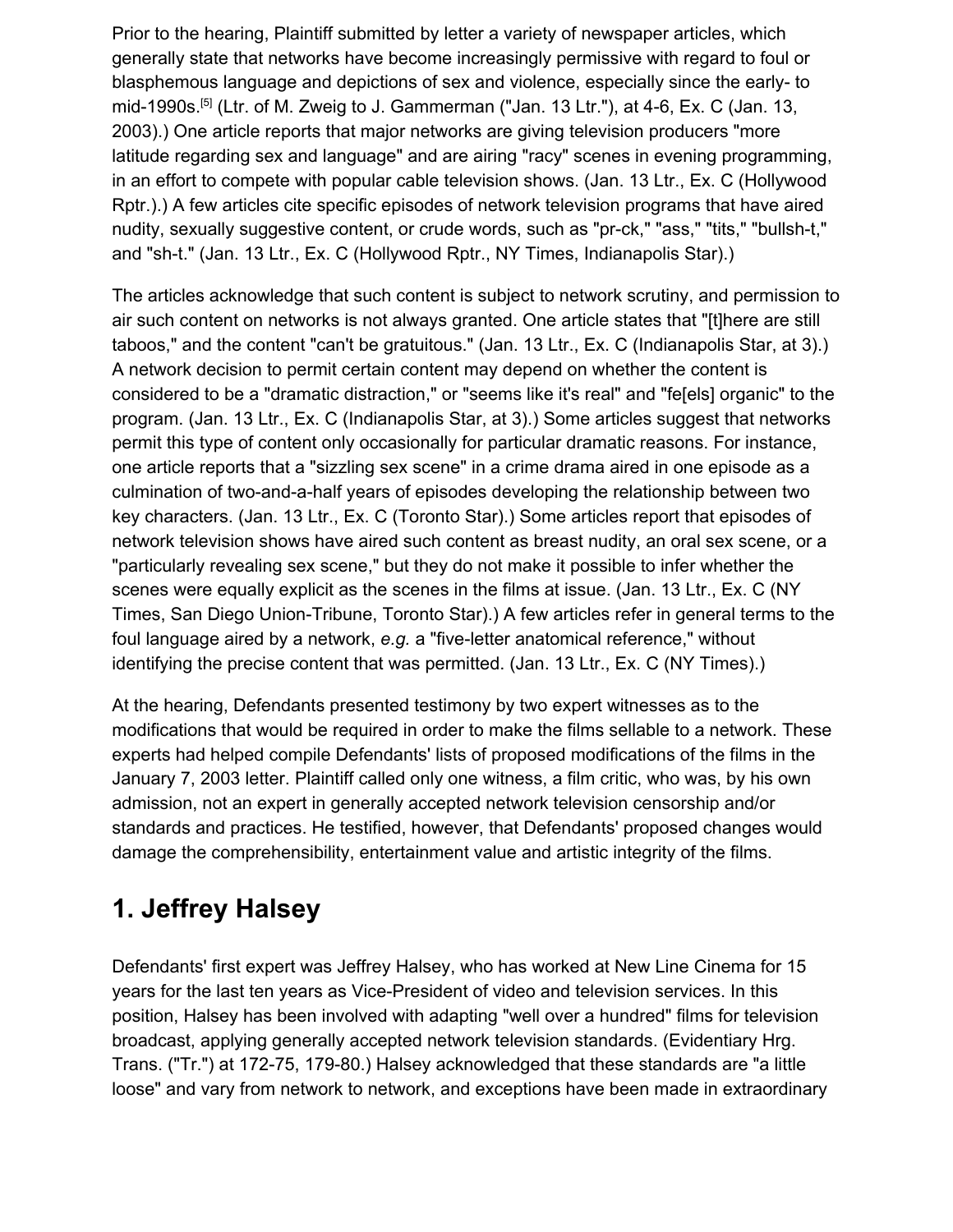cases, such as for "Saving Private Ryan" and "Schindler's List." (Tr. at 216-17.) He stated, however, that "there are certain words, certain things, visuals that you basically generally accept that you just can't show. The F word, bare breasts, that's the stuff that pretty much everyone, everybody agrees on, that cannot be shown, broadcast or cable television. [sic]" (Tr. at 175, 216-17.)

Halsey applied these generally accepted network television standards to identify problematic scenes and propose modifications to "Deconstructing Harry." (Tr. at 176-79.) Halsey "made these recommendations as if a major network had purchased the picture." (Tr. at 178-79.) Halsey testified that a cable network would require "the majority" of the edits, and a major television network such as ABC or CBS would require "probably all of them." (Tr. at 187.) For the most part, Halsey replaced inappropriate words with similar-sounding words. (Tr. at 182.) Halsey testified that networks do not permit bleeping or muting of words; therefore word substitution is required. (Tr. at 184.) Even with these modifications, Halsey expressed doubt that a major network would purchase the film for broadcast, though a cable network "absolutely" would. (Tr. 188-89.) Because ten years had passed since the film was made, Halsey did not consult the actors or director of the film in compiling his word substitutions. (Tr. at 199.) The list in Exhibit F is identical to the list of edits for "Deconstructing Harry" that Halsey proposed in the January 7, 2003 letter.<sup>[6]</sup> (Tr. at 181.)

#### **2. Shannon McIntosh**

Defendant's second expert was Shannon McIntosh, Executive Vice-President of broadcast and video production and post-production at Miramax Films. During her twelve years at Miramax, McIntosh has adapted "hundreds" of films for use on a large variety of networks. (Tr. at 249-50, 259-60.) McIntosh testified as to generally accepted network television standards and practices, rather than (the usually stricter) airline standards. McIntosh explained that networks have typical standards for modifying films for broadcast on network television, but they look at such decisions on a film-by-film basis. (Tr. at 261-62, 321, 330.) It is impossible to predict exactly what a particular network would require for a particular film, without going through the negotiation process. (Tr. at 321-22.) Ordinarily, when a network wants to buy a film from Miramax, it gives Miramax a list of notes specifying the content that must be changed. (Tr. at 256-57.) This list is the starting point for a bargaining process, in which McIntosh "fights" to have as few changes as possible, to preserve the "integrity of the film." (Tr. at 257, 259.) Ordinarily, the film director helps develop word replacements and shoots coverage for the problematic lines and scenes. (Tr. at 257-58.) In the case of the films at issue here, too much time has elapsed for new coverage to be shot.

McIntosh testified that networks "sometimes" permit "three or five" occurrences of the word "ass." (Tr. at 283-84.) The words "tits," "whore," "balls," "hell," "asshole," "hung," and "schmuck" are also "sometimes" permitted. (Tr. at 284-87.) The use of the words "sh\_\_\_\_t," "f  $k$ ," "c\_\_\_\_m," "pu\_\_\_\_v," "bl\_\_\_\_\_ job," "d\_\_\_\_ck" (not a man's name), and "d-ldo" are "never" allowed. (Tr. at 284-86.) The use of "Jesus" or "Christ" in a blasphemous sense is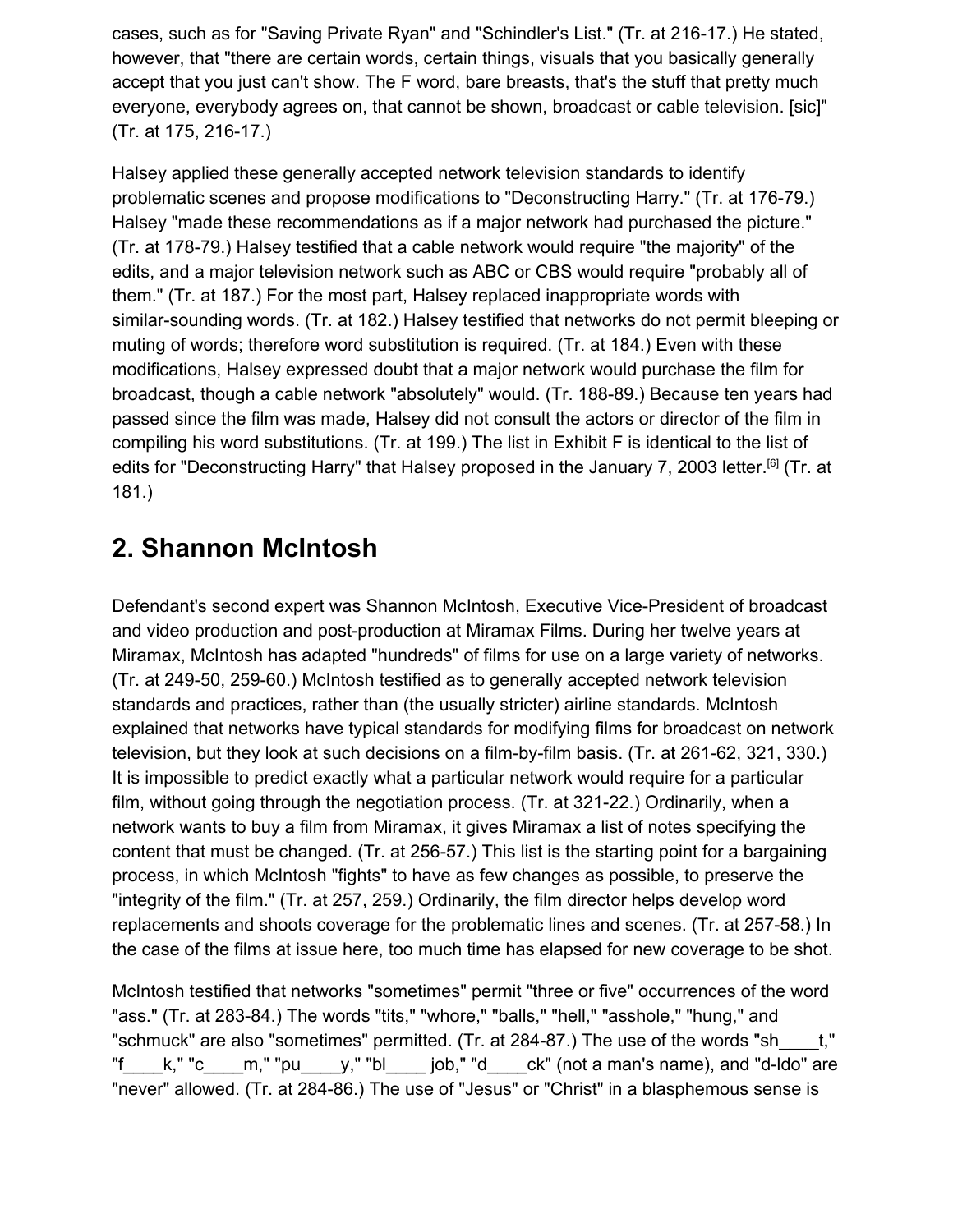not allowed. (Tr. at 284-85.) Frontal nudity, breast nudity, and certain sexual depictions are absolutely not permitted. (Tr. at 330.) Such nudity could be hidden through blurring, however, rather than a cut or deletion. (Tr. at 333-34.) McIntosh acknowledged that ABC, a major network, aired "Saving Private Ryan" without editing the word "f\_\_\_\_k," but she testified that this "one exception" for Steven Spielberg had not changed the absolute rule for everybody else. (Tr. at 327-28, 331-32.) McIntosh testified that network television standards and practices also vary according to the time of day that a show is likely to be broadcast. (Tr. at 325.) She also stated, however, that the networks "d[id]n't want to have multiple versions" of a modified film, so that "one version could air at three o'clock in the afternoon for the kids and another version will air at midnight." (Tr. at 324-25.)

In preparing her list of edits contained in the January 7, 2003 letter for the films "Celebrity," "Mighty Aphrodite," "Bullets Over Broadway," and "Everybody Says I Love You," McIntosh recommended cuts and edits that were necessary and sufficient to satisfy the generally accepted standards and practices of a conservative major television network. (Tr. at 265, 307, 339-40.) She testified that the changes proposed in Exhibit F would also comply with generally accepted network standards and practices "with a few exceptions." (Tr. at 280-81.) McIntosh acknowledged that not everything in Exhibit F with respect to these films would be required by generally accepted network standards and practices. (Tr. at 309-11.) Moreover, the list of proposed modifications in the January 7, 2003 letter incorporated edits to these films that were not identified in Exhibit F.<sup>[7]</sup> (Tr. at 281-82, 344-46, 355, 358-70.) For instance, one instance of the word "f\_\_\_\_k" in the film "Celebrity" was not listed in Exhibit F. (Tr. at 364-65.) McIntosh testified that the word "f\_\_\_\_k" "cannot be" used on network television, and that, to the extent that Exhibit F omitted to list an incidence of the word "f\_\_\_\_k," Exhibit F was not in compliance with network television standards and practices. (Tr. at 311, 313.) McIntosh also testified that the major networks do not permit foul language to be bleeped or muted; they require word replacement instead. (Tr. at 261, 323-24.) McIntosh averred, however, that when Miramax tried to sell the films to a network, it "would go to the mat for Woody Allen" to preserve as much as possible of the original scenes and dialogue. (Tr. at 369.)

#### **3. Richard Schickel**

Plaintiff called only one witness, Richard Schickel, who is a film critic with Time Magazine, an author, and a film producer, who regards Woody Allen as a "major American artist." Schickel has made a film biography of Woody Allen as a director, which he later developed into a book. Schickel conceded that he is not knowledgeable about generally accepted network television standards and practices and would "certainly not" be an expert in determining how to apply generally accepted network television standards and practices to the films. (Tr. at 103, 106.) Schickel did not propose an alternative list of changes to the films that would satisfy generally accepted network television standards and practices. In fact, Schickel admitted that he was "an absolutist" on the point that "[w]ord replacement is utterly unacceptable in any kind of text" because it "cheat[s] the public." (Tr. at 67-68.) He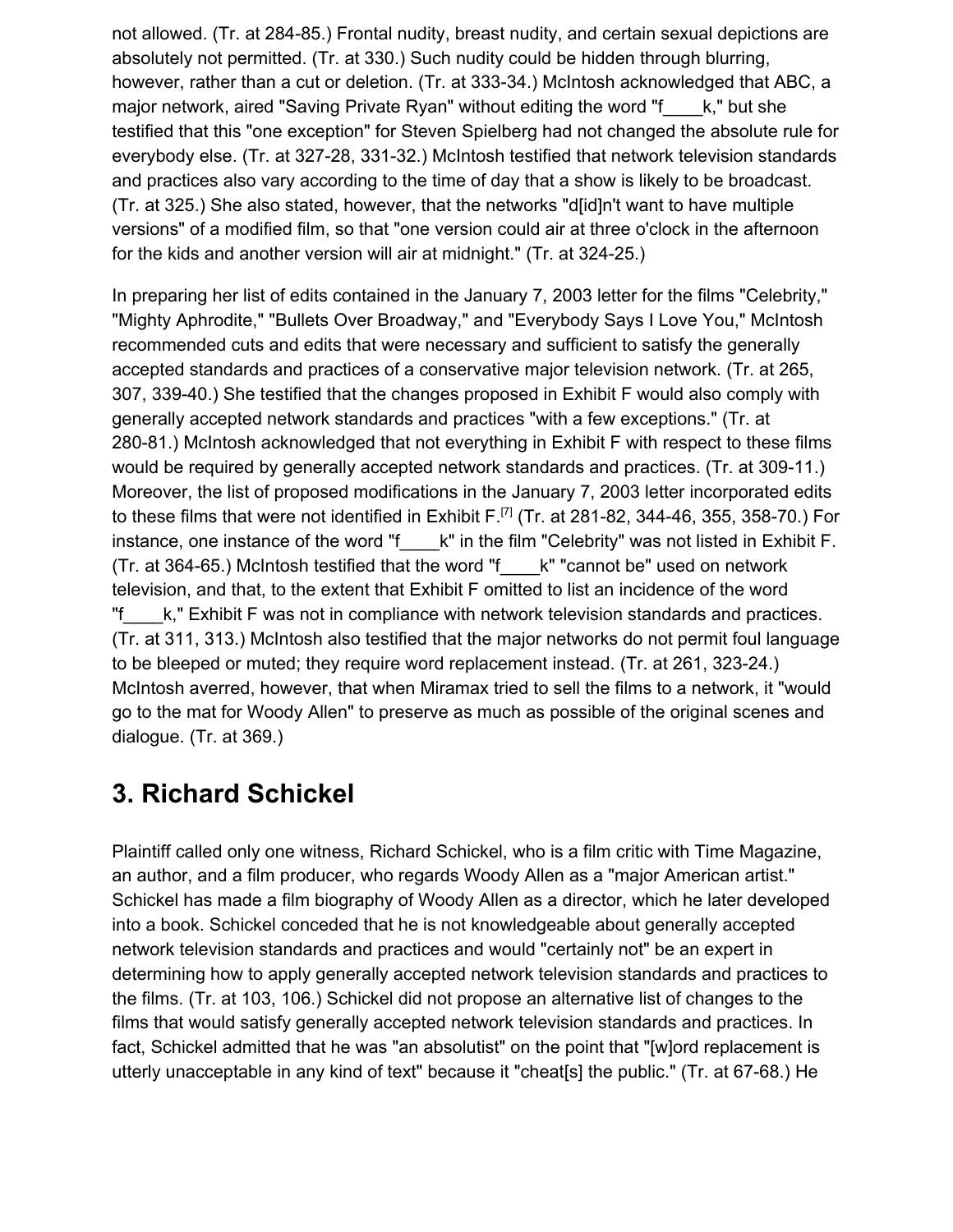acknowledged that "networks don't like bleeping" but stated that he "d[id]n't know honestly" whether networks consequently require word replacements of foul language. (Tr. at 67, 69.)

Schickel did testify, however, that the changes proposed by Defendants' experts to the films "Bullets Over Broadway," "Deconstructing Harry," "Celebrity," and "Mighty Aphrodite" would damage their comprehensibility, entertainment value and artistic integrity. (Tr. at 70-71, 77-83, 86-88, 90-92, 117.) Schickel opined that these films should not be modified at all without Allen's consent. (Tr. at 144.) Schickel agreed that the changes requested by Defendants for "Sweet and Lowdown" and "Everyone Says I Love You" were "minor" and would not alter the integrity of those films. (Tr. at 94-97.)

# **C. The Films**

As requested by the parties, I have viewed all six films, together with the list of modifications proposed by Defendants. I will briefly describe some of the most significant proposed modifications to the four films as to which the parties are still in disagreement.

# **"Deconstructing Harry"**

The most extensive cuts were proposed for "Deconstructing Harry," a "deliberately impolite" film about "a solipsistic writer [named Harry] who tends to use everybody around him as subjects for his books." (Tr. at 61-62.) Schickel stated that a central theme of the film is "transgressive behavior amongst the middle class, respectful people doing unrespectful things." (Tr. at 63.) Consequently, the film depicts "respectable bourgeois people falling into behaviors and [using] language that we don't normally associate with such people." (Tr. at 62.) Two of the scenes from Harry's fantasy life, which were inspired by real events in his life, involve explicit sex and nudity, which Defendants propose to cut. For example: Defendants propose deleting 1:18 minutes from the opening sequence, in which two (fictional) characters have oral sex at a party in sight of other guests, and 1:48 minutes from a scene in which Harry imagines a visit to hell, which involves extensive depictions of unclothed women. Schickel opined that Defendants' cuts would "render the movie essentially incomprehensible" and "profoundly damage the intention of Woody Allen." (Tr. at 53.)

# **"Celebrity"**

"Celebrity" is a film that exposes "people infected by the celebrity virus." (Tr. at 74.) The characters include an aspiring writer, a plastic surgeon, a movie star, a supermodel, and a television broadcaster. The most significant cut proposed by Defendants is the deletion of 2:14 minutes from an scene in which a decidedly un-famous female character takes a lesson from a prostitute in how to perform oral sex, as part of her journey to become a celebrity broadcaster. Schickel testified that the elimination of this "frankly ... obscene scene" would eliminate a "comedic masterpiece" and a "significant scene" in the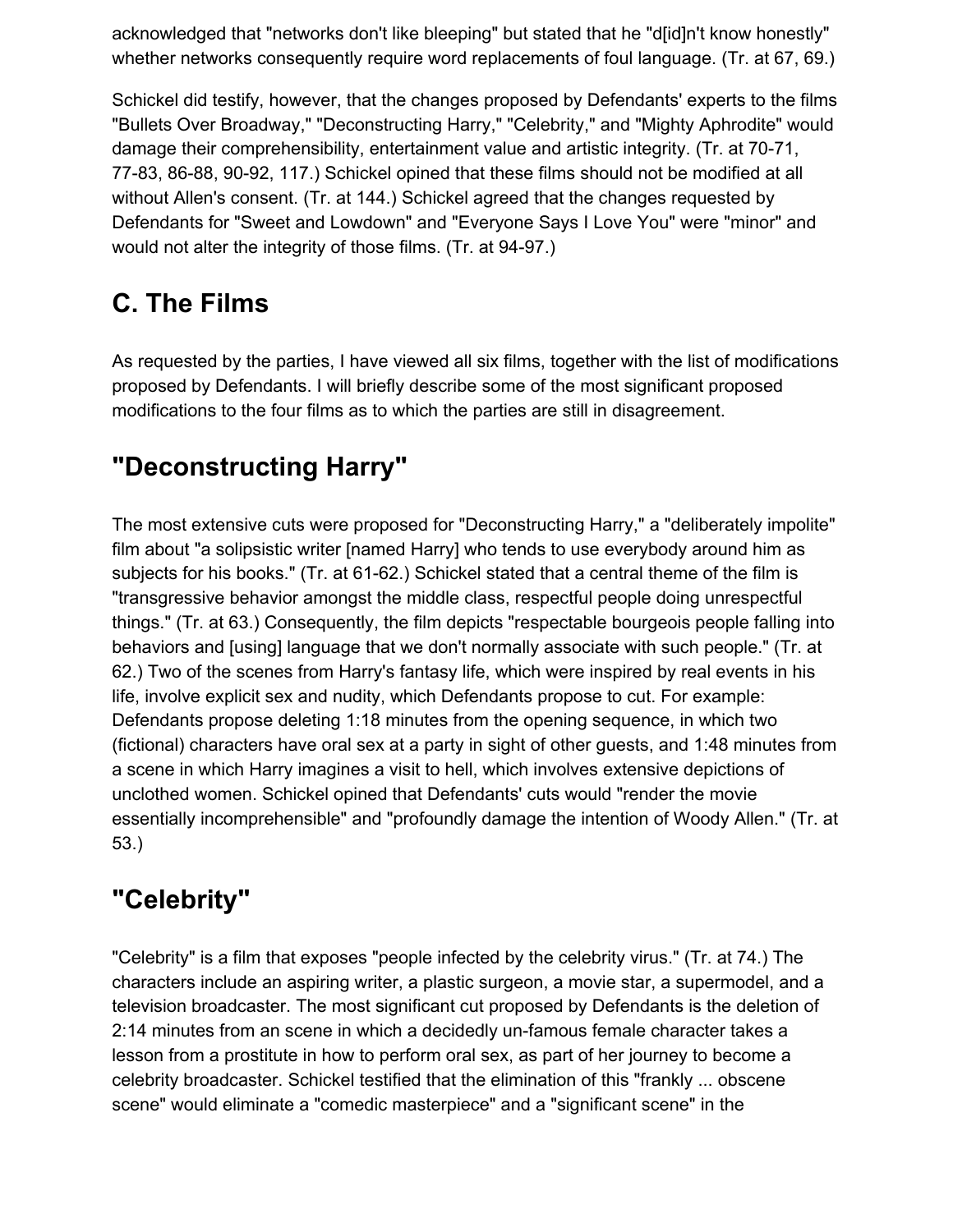development of the character that "should not be cut from the movie." (Tr. at 80, 82.) Defendants also propose extensive word replacements to a scene in which a movie star trashes his hotel room and slaps around his girlfriend with impunity, in which the pair use the "f\_\_\_\_k" word 32 times in under two minutes. Schickel opined that the word substitutions would be "utterly diminish the power" of the scene and "make it absurd." (Tr. at 77.)

# **"Mighty Aphrodite"**

"Mighty Aphrodite" is the story of a married man who tracks down his adopted son's natural mother, who turns out to be a prostitute. The prostitute exhibits a casual attitude toward sex which is shocking to the father, and many of the proposed edits involve word substitutions to her dialogue and cuts of images in a pornographic video and images of sexual objects in her apartment. Schickel opined that many of the word substitutions would "spoil the joke" and "soil" the sequences between the father and the prostitute, because the heart of the movie concerns the relationship between these two characters and the father's efforts to help the prostitute improve her life. (Tr. at 87-88.)

### **"Bullets Over Broadway"**

In "Bullets Over Broadway," a second-rate playwright obtains backing for his new play from a mob boss, in exchange for casting the boss's girlfriend. The girlfriend comes to rehearsals accompanied by a bodyguard, a mob hit man, who begins to make brilliant suggestions that eventually transform the play. Schickel opined that Defendants' proposed word substitutions to the foul language, much of it spoken by the bodyguard, are "an assault on this film," because the original language is "essential to understanding the basic irony of the movie which is that this ignoramus [and not the educated playwright] is the one who has a genius for writing." (Tr. at 92-93.)

### *Discussion*

The dispute concerns whether, under the Settlement Agreement, Defendants may make certain modifications of the films in order to create one version of each film that would satisfy generally accepted network television censorship and/or standards and practices.

Moses contends that Defendants may not make the modifications proposed in the January 7, 2003 letter, because: (1) the Settlement Agreement permits Defendants only one opportunity to propose a list of edits to the films, and Exhibit F was that list; (2) Defendants' modifications are inconsistent with generally accepted network television censorship and/or standards and practices; (3) the modifications would impermissibly compromise the comprehensibility, entertainment value and artistic integrity of the films; (4) Defendants have not shown that any network has ever requested the proposed changes; and (5) Defendants have not shown that the Trust would receive an economic benefit from the modified films.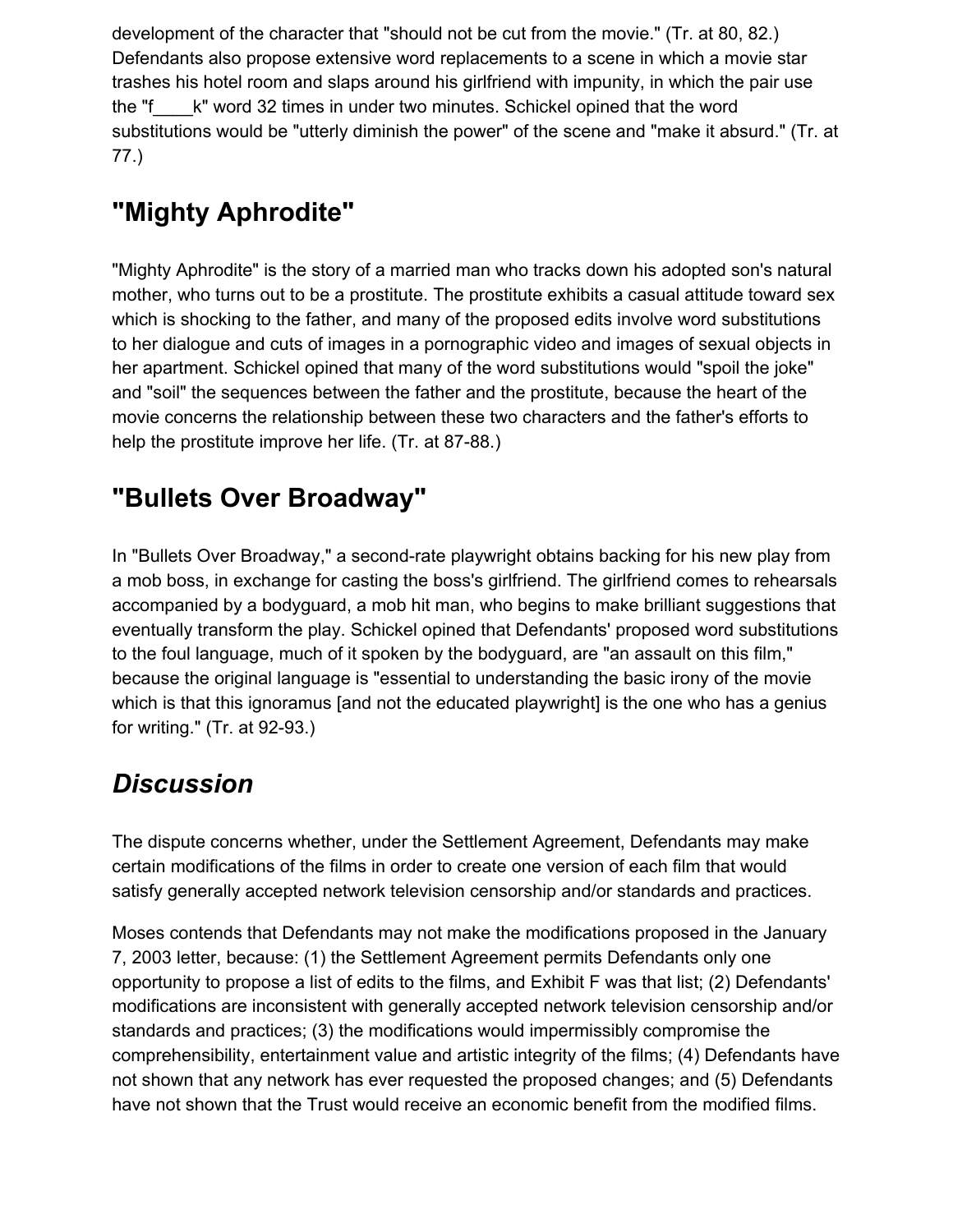This Court has retained jurisdiction to "enforce the terms" of the Settlement Agreement and to resolve any "disputes concerning, arising out of or relating to" it. (Sett. Agt. ¶ 7.) The Settlement Agreement shall be "governed by and construed in accordance with the laws of the State of New York." (Sett. Agt. ¶ 29, at 38.) The parties evidently agree that New York law governs the resolution of this dispute, because they both cite New York decisions in their March 2006 letter briefs.

New York courts construe settlement agreements "in accordance with contract principles and the parties' intent." *Sharp v. Stavisky,* 221 AD2d 216, 216 (1st Dept. 1995) (quoting *Serna v. Pergament Distributors, Inc.,* 182 AD2d 985, 986 (3d Dept. 1992)). In construing contracts, courts must be guided by a "fair and reasonable interpretation," consistent with "the purpose of the parties in making the contract." *Cromwell Towers Redev. Co. v. City of Yonkers,* 41 NY2d 1, 6 (1976). The goal is "a practical interpretation of the expressions of the parties to the end that there be a realization of their reasonable expectations." *Sutton v. East River Sav. Bank,* 55 NY2d 550, 555 (1982) ("In searching for the probable intent of the parties, lest form swallow substance, our goal must be to accord the words of the contract their fair and reasonable meaning.'") (citations omitted). Consequently, "not merely literal language, but whatever may be reasonably implied therefrom must be taken into account." *Id.* (citations omitted).

# **A. Whether Defendants May Introduce Edits in the January 7, 2003 Letter Not Listed in Exhibit F**

Plaintiff contends that the only list of Defendants' proposed edits properly before me is the list of edits turned over by Defendants to Plaintiff in November 2002, which became Exhibit F. Defendants argue that I may also consider the list of modifications proposed in the January 7, 2003 letter. I agree with Defendants for several reasons.

First, the parties have consented to give this Court the authority to determine the modifications that are necessary to create a version of the films that complies with generally accepted network television censorship and/or standards and practices. In the words of Plaintiff:

[A]s we have previously advised the Court, Moses has nevertheless consented that, in order to make one alternative version of the Pictures, both Moses and Mr. Allen will abide by the Court's rulings with respect to any changes to the Pictures that [the Court] *deems necessary to meet Network Television censorship and/or standards and practices requirements.* [Emphasis added] We ask only that, in the exercise of its discretion and judgement, the Court apply a common-sense approach and use realistic and *current* standards geared to the intended adult audience for the Pictures.

(Ltr. of M. Zweig to J. Gammerman, at 2 (Jan. 13, 2003).)

Second, Plaintiff has agreed that Defendants are entitled to create "one [ ] modified version" of each of the films "that complies with generally accepted Network Television censorship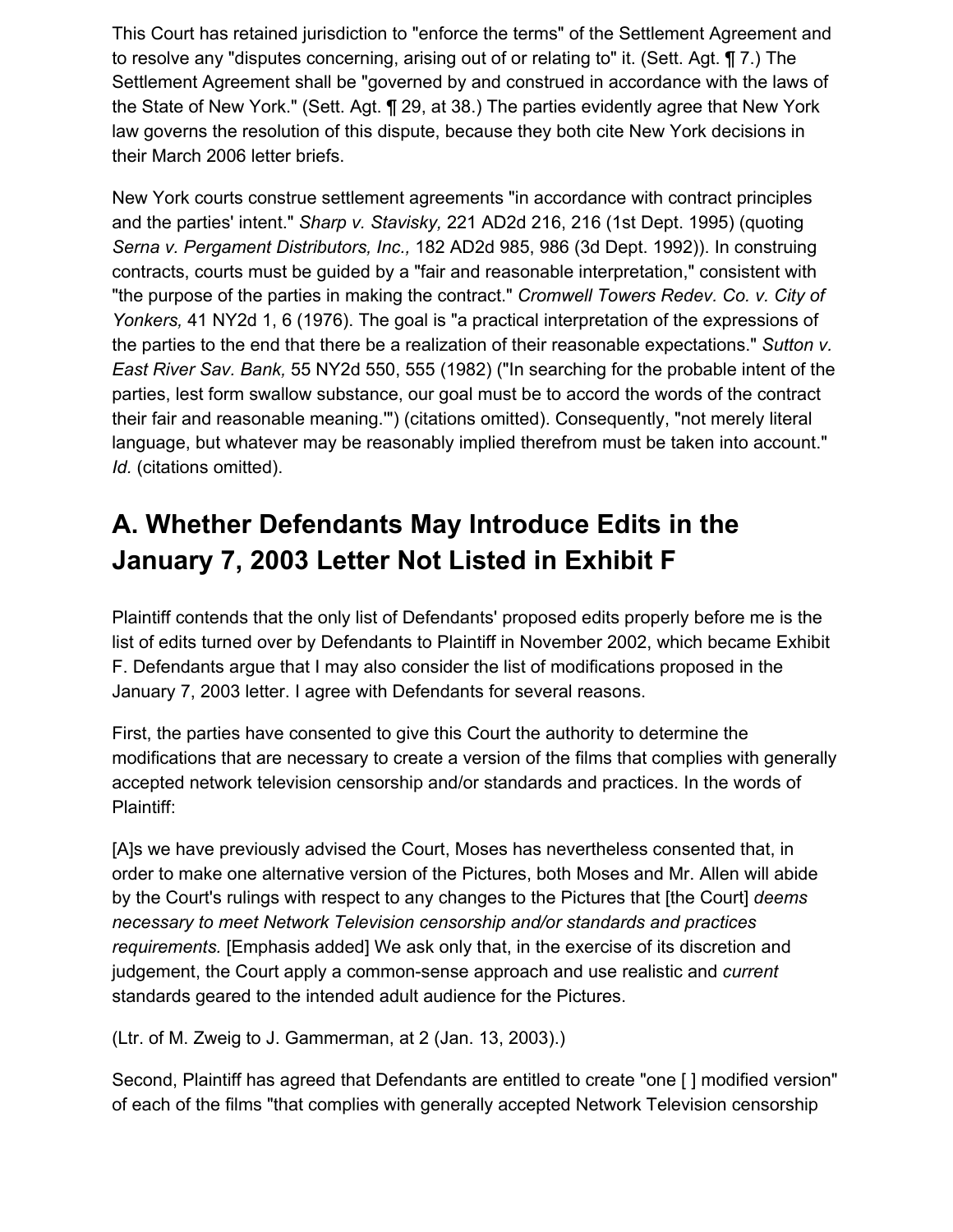and/or standards and practices requirements." (*See* Sett. Agt. ¶ 3(l), at 23.) Plaintiff's agreement to provide Defendants with a version of the films that satisfies generally accepted network television censorship and/or standards and practices requirements has long been a basis of the parties' business relationship.<sup>[8]</sup>

Furthermore, the Settlement Agreement contemplated that Exhibit F would not be the final statement of Defendants' proposed modifications to the films. The Settlement Agreement provided that the list turned over in November 2002 would specify only the visual images and lines of dialogue that would somehow need to be modified in order to satisfy generally accepted network television censorship and/or standards and practices; it was not supposed to propose modifications, such as word substitutions and deletions. The Settlement Agreement provided that, by January 8, 2003, Defendants "are to" deliver to Moses "the specific manner in which they propose each modification be made." (Sett. Agt. ¶ 3(l) at 23.) That is, Exhibit F should be considered an interim list of edits, to be replaced by a more complete proposal, which was due on January 8, 2003. This proposal was actually delivered to Plaintiff in the January 7, 2003 letter. The Settlement Agreement states that if Moses does not accept the proposed edits in Exhibit F or in the second, more complete proposal (*i.e.* in the January 7, 2003 letter), the parties would "have the right to submit the list to the Court for resolution." (Sett. Agt.  $\P$  3(l)(v).)

Paragraph 3(l) provides that after the Court resolves

[a]ny dispute between the parties regarding the need for any of the proposed modifications [in Exhibit F] and/or the manner in which Defendants propose that such modification be made," [*i.e.,* the proposal contained in the January 7, 2003 letter,] a *final list* of such permitted modifications and the specific manner in which they may be made, if any [] shall then be appended as Exhibit G to this Stipulation and Order.

(Sett. Agt. ¶ 3(l)(v) (emphasis added).) The Settlement Agreement thus provides that both Exhibit F and the proposal contained in the January 7, 2003 letter would be superceded by a "final list" of modifications, to be appended as Exhibit G to the Settlement Agreement.

The parties evidently contemplated Exhibit F as a preliminary way-station on the road to Defendants' complete list of proposed modifications in the January 7, 2003 letter, which was in turn to be superceded by the "final list" in Exhibit G. I conclude that it would be a misreading of the Settlement Agreement to limit Defendants to only the edits listed in Exhibit F. Furthermore, a contrary decision would defeat the primary purpose of paragraph 3(l) of the Settlement Agreement, in which Moses agreed to provide Defendants with a modified version of the films that complied with generally accepted network television censorship and/or standards and practices requirements. Consequently, in resolving the instant dispute, I will consider the complete list of edits in the January 7, 2003 letter.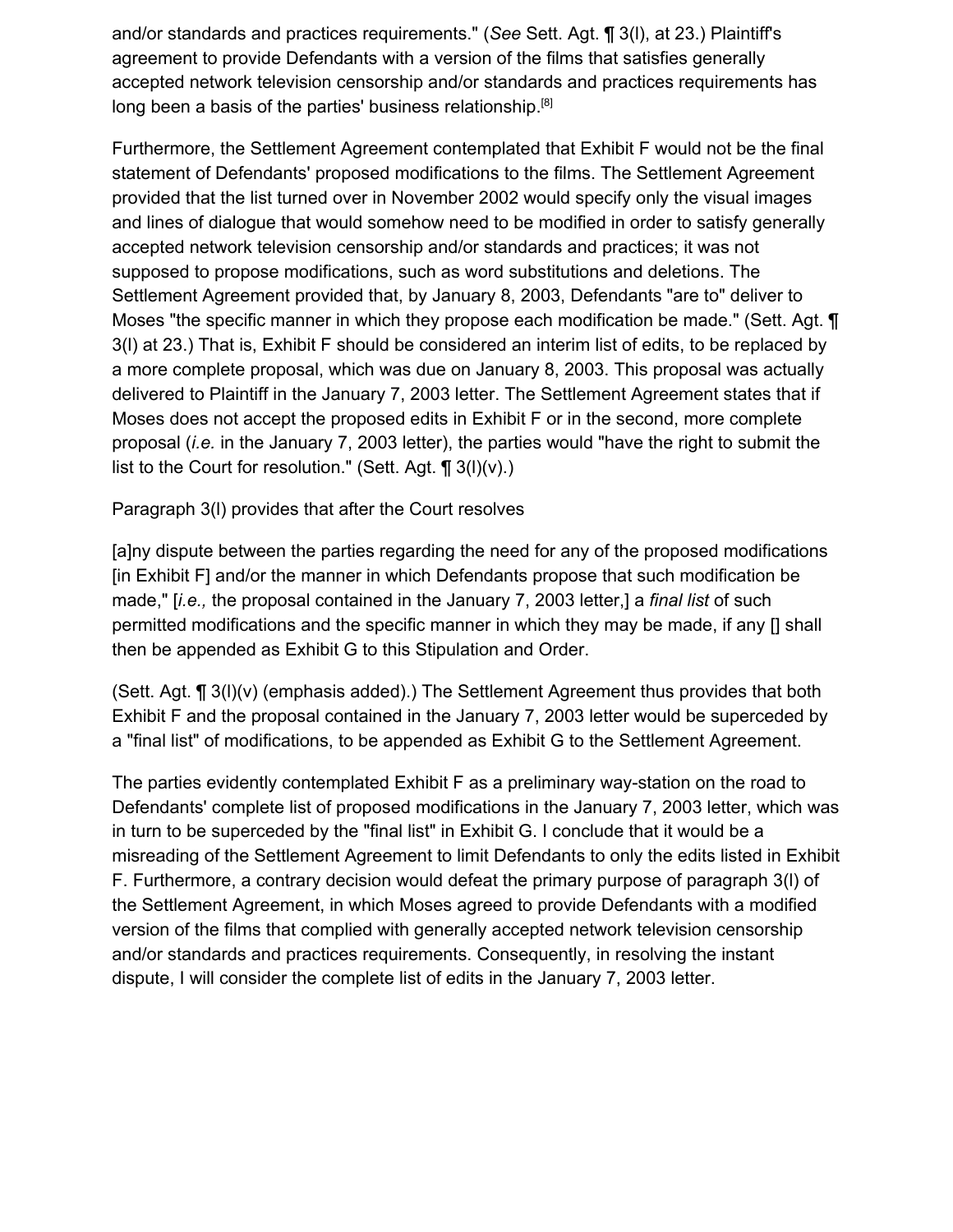# **B. Whether Defendants' Proposed Modifications Are Consistent With Generally Accepted Network Television Censorship and/or Standards and Practices**

From the hearing testimony, it is evident that the list of proposed edits in Exhibit F is incomplete for the purpose of creating one version of the films that complies with generally accepted network television censorship and/or standards and practices at least with respect to the films distributed by Miramax. I must now address whether the modifications proposed by Defendants in the January 7, 2003 letter are sufficient to create one version of the films that complies with generally accepted network television censorship and/or standards and practices. Because the parties have reached general agreement as to the proposed edits for "Sweet and Lowdown" and "Everybody Says I Love You,"<sup>[9]</sup> this discussion will focus on the four remaining films: "Bullets Over Broadway," "Deconstructing Harry," "Celebrity," and "Mighty Aphrodite."

At the March 2005 evidentiary hearing, the parties had an opportunity to present live testimony by expert witnesses as to the modifications necessary to satisfy generally accepted network television censorship and/or standards and practices. Defendants presented two witnesses, who are experts as to generally accepted network television censorship and/or standards and practices and were subject to extensive cross-examination. Halsey and McIntosh testified that virtually all of the dialogue and visual images that Defendants propose to edit would absolutely not be permitted to air on network television.<sup>[10]</sup> The remaining words, according to McIntosh, were in a gray category and would "sometimes" be permitted by networks. McIntosh testified, however, that it was impossible to be certain that any network would permit the words in this gray category; permission would depend on the outcome of line-by-line negotiations.

Plaintiff, on the other hand, has proposed no alternative list of proposed modifications to the films that would satisfy generally accepted network television censorship and/or standards and practices, and virtually no evidentiary basis from which I might evaluate the modifications proposed by Defendants. Although Plaintiff has not controverted the testimony of Defendants' experts that Plaintiff's unmodified films would not be suitable for network television, it has nonetheless taken the unreasonable position that few or no modifications are permissible for these four films. With respect to "Celebrity" and "Deconstructing Harry," Plaintiff contends that no television version at all may be made. (Tr. at 15; Pl.'s Prop. Findings of Fact at 16-17.) Although Plaintiff does not go so far as to argue that no television version of the films "Mighty Aphrodite" and "Bullets Over Broadway" may be made, it maintains that Defendants' proposed modifications are impermissible because they would destroy crucial scenes, damage character development, and undermine these films' messages. (Pl.'s Prop. Findings of Fact at 17-19.) Plaintiff bases its objections on the premise that the modifications proposed by Defendant are "more restrictive and extreme than what Network Practices would require." (Pl.'s Prop. Findings of Fact at 7.)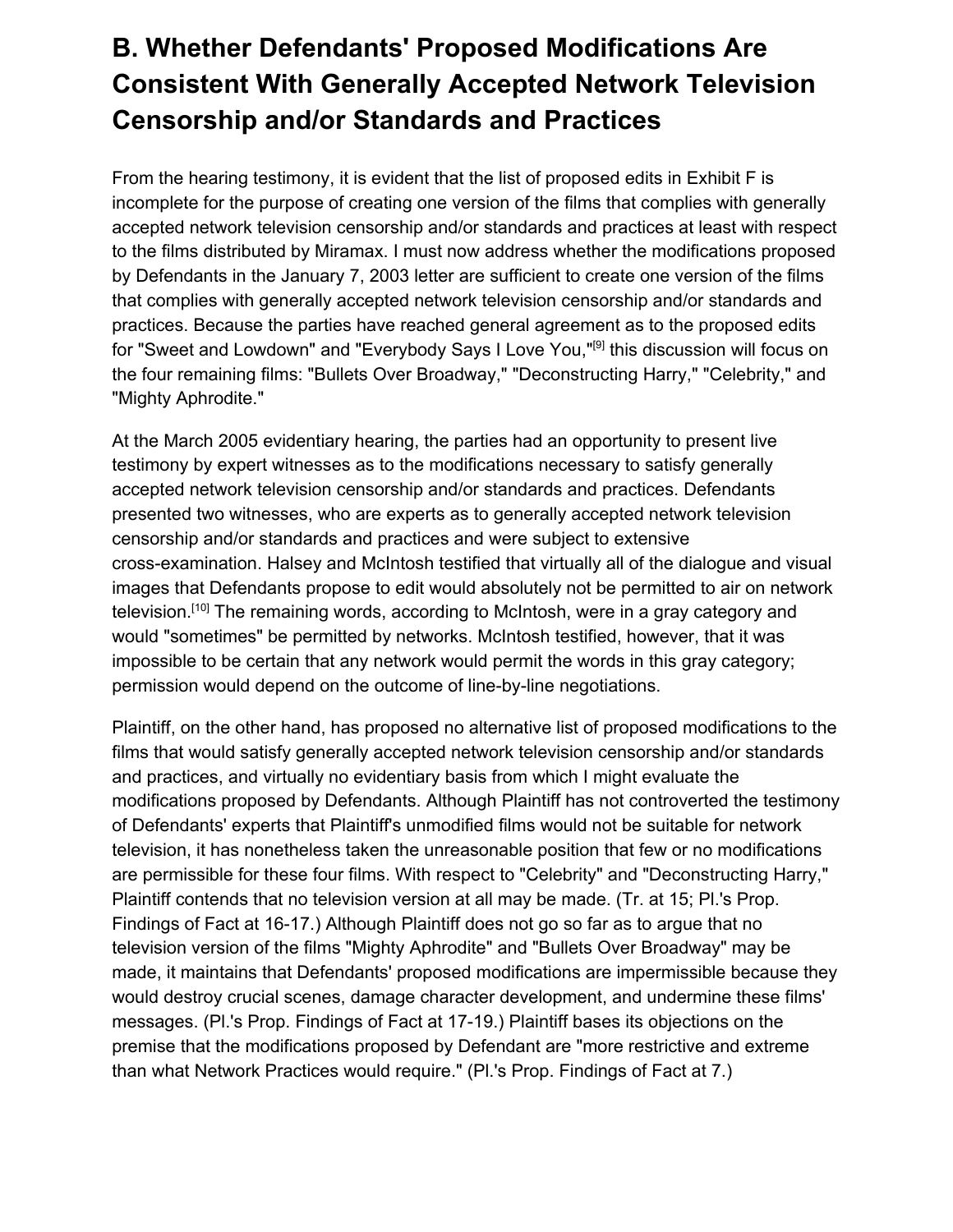Plaintiff has provided virtually no evidentiary support, however, for this premise. At the evidentiary hearing, it presented testimony by only one witness, Schickel, who conceded that he was not an expert on generally accepted network television censorship and/or standards and practices and opposed all modifications to Woody Allen's films on principle. Schickel's testimony as to the effect of the modifications on the artistic integrity, entertainment value, and comprehensibility of the films is irrelevant to the question of whether the modified films would satisfy generally accepted network television censorship and/or standards and practices.

Plaintiff also relies on a series of newspaper articles, which report generally that network standards are more permissive than they were in the past, especially since the early- to mid-1990s. Newspaper accounts are generally disfavored by courts. *See Georgian Motel Corp. v. NY State Liquor Auth.,* 184 AD2d 853, 855 (3d Dept. 1992) (ALJ impermissibly relied on "various newspaper and magazine articles ... devoid of information suggesting any indicia of reliability"). "The live testimony of [] witnesses" is "far preferable to newspaper accounts" of the same subject matter. *May v. Cooperman,* 780 F.2d 240, 263 (3d Cir. 1985) (newspaper articles were inadmissible hearsay under Fed. R. Evid. 803(24), where plaintiffs did not make reasonable efforts to obtain more probative evidence and made no showing that declarant's perception, memory, narration, and sincerity were reliable).

In any event, Plaintiff's newspaper articles are not persuasive evidence of the network television censorship and/or standards and practices that would be applied to the films at issue, for several reasons. First, unlike Defendants' expert witnesses at the hearing, the articles offer no opinion as to how the allegedly changed network standards would apply to the films at issue, *i.e.,* the likelihood that *each* of the images and lines of dialogue at issue here would survive network scrutiny. The articles do no more than affirm that certain language or sexual content is sometimes permitted by some networks in particular cases. Some articles report generally that network standards have loosened, without specifying the content that has been permitted or providing enough context for me to deduce the circumstances under which a network might decide to air certain content. To the contrary, the articles acknowledge that network permission is not always granted and may be denied depending on such fuzzy concepts as whether the content "seems like it's real" or "fe[els] organic" to a particular network executive. (Jan. 13 Ltr., Ex. C (Indianapolis Star, at 3).) Furthermore, it is uncertain whether the standards discussed in the articles apply to these films. The articles discuss almost exclusively the content of evening television series, rather than the content of films adapted for television, which may air at any time of the day and do not generally air on an episodic basis. It is unclear whether the same standards would apply to films as to evening television series.

For these reasons, the newspaper articles upon which Moses relies, together with Schickel's testimony, are insufficient to rebut the case-specific testimony of Defendants' expert witnesses, subject to cross-examination by opposing counsel and questioning by the Court, that the specific modifications proposed by Defendants satisfy generally accepted network television censorship and/or standards and practices.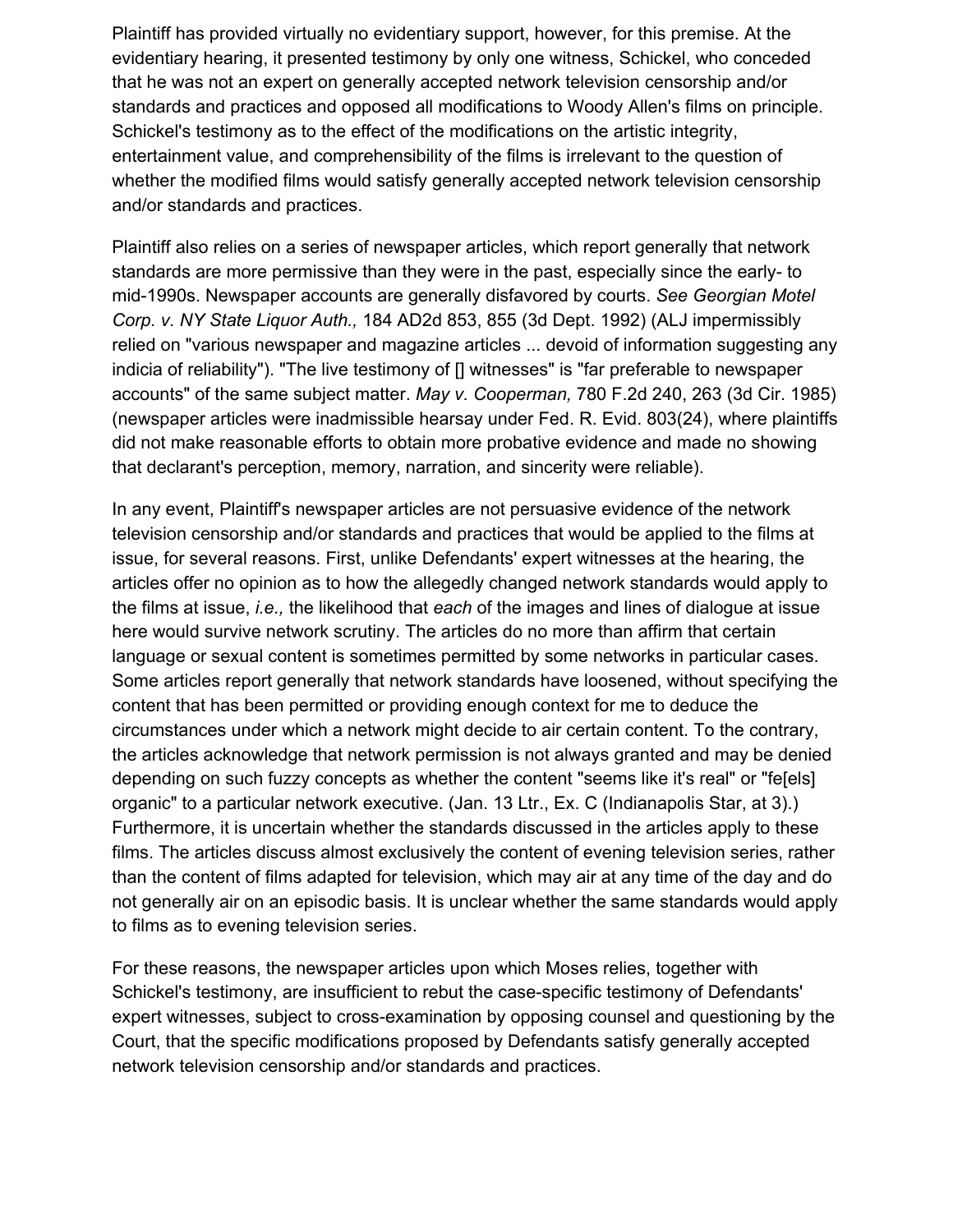While Defendants' experts testified that networks "sometimes" permit certain words proposed to be modified by Defendants, I cannot say that any particular modification proposed by Defendants is not required by generally accepted network television censorship and/or standards and practices. The evidence permits me to conclude only that, if the proposed modifications were made, the films *would* satisfy generally accepted network television censorship and/or standards and practices. Moreover, in light of Plaintiff's total opposition to Defendants' proposed edits to these four films, it seems futile to go through the proposed edits line by line, only to conclude that an insignificant number of words in this gray category might survive network scrutiny.

Moses has also argued that the proposed modifications are too conservative, in light of the likelihood that any broadcast of the films would be at night, when one would expect a largely adult viewing audience. (Jan. 13 Ltr., at 4.) This allegation, however, is not supported by the hearing testimony. McIntosh indicated that networks will purchase only one version of each film, and this is the version that they will air both at night and during the daytime. (Tr. at 324-25.) In any case, the Settlement Agreement permits Defendants to create only *one* modified version of each film. Therefore, Defendants' single modified version of each film might well have to satisfy the more conservative standards for daytime programming.

Consequently, I conclude that the evidence shows that the modifications proposed in the January 7, 2003 letter comply with generally accepted network television censorship and/or standards and practices, in satisfaction of paragraph 3(l) of the Settlement Agreement.

# **C. Whether the Proposed Edits Impermissibly Compromise the Comprehensibility, Entertainment Value and Artistic Integrity of the Films**

Moses nevertheless contends that its obligation to provide a version of the films that satisfies generally accepted network television censorship and/or standards and practices requirements is limited by Allen's creative control. While Defendants have the right to *request* certain modifications to the films, Moses argues that none of the agreements give Defendants the right to *obtain* any of their requested modifications, because the Settlement Agreement does not eliminate Plaintiff's creative control rights under the various agreements between the parties. In ostensible support of this argument, Schickel opined that the changes proposed by Defendants to four of the films ("Deconstructing Harry," "Celebrity," "Mighty Aphrodite," and "Bullets Over Broadway") would damage their comprehensibility, entertainment value and artistic integrity.

It is undeniable that Defendants have proposed not insignificant modifications to these four films.<sup>[11]</sup> The films, all given an "R" rating, contain extensive profanity, and the first three contain explicit sexual content or nudity. Defendants have proposed extensive word replacements for the profanity and cuts of the explicit sexual content and nudity.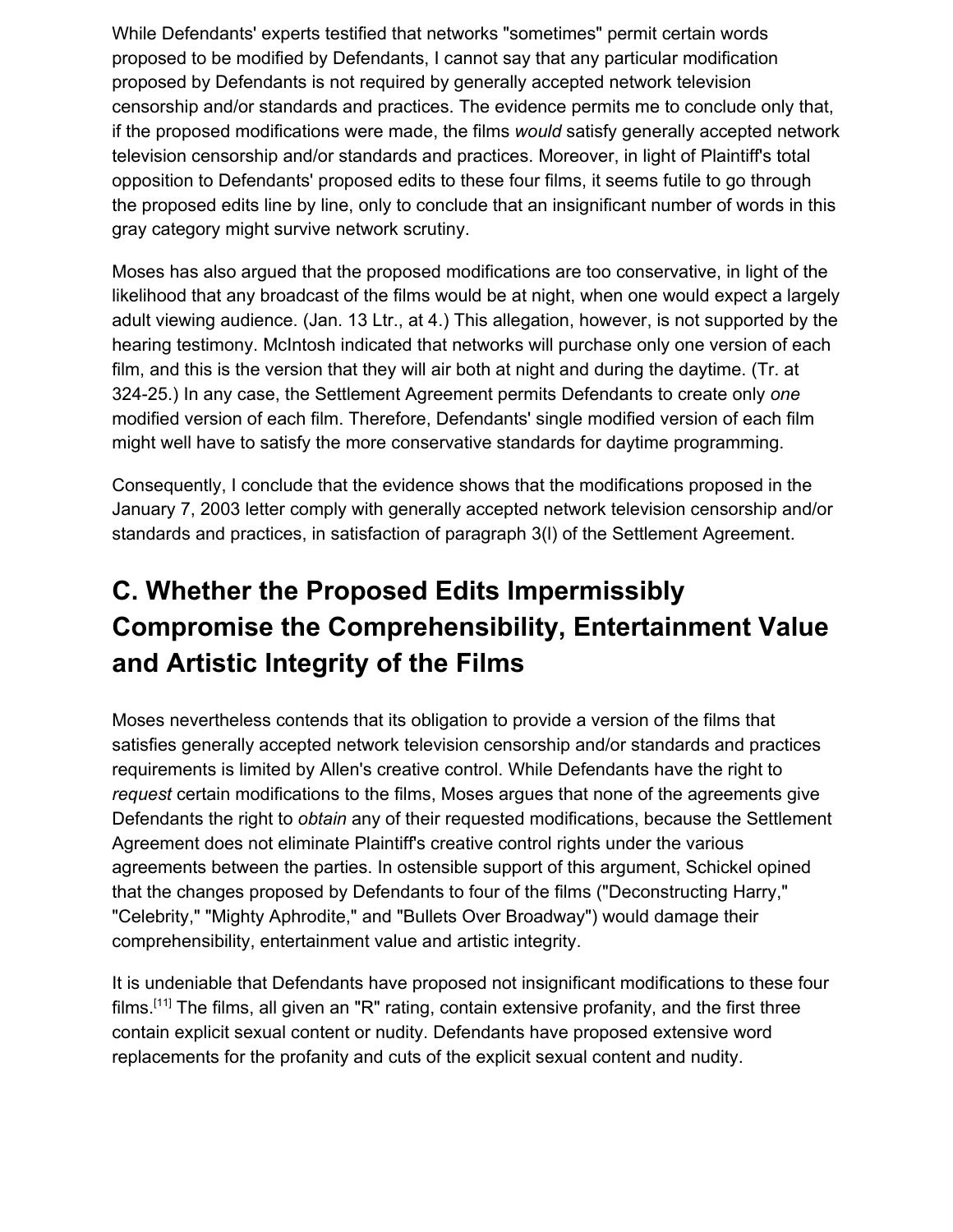In the Settlement Agreement, Moses consented, "notwithstanding anything set forth in any agreements related to the Pictures," to the development of "one (1) *modified* version [of each of the films] that complies with generally accepted Network Television *censorship* and/or standards and practices requirements. (Sett. Agt. ¶ 3(l)(v) (emphasis added).) The merger clause provides that the Settlement Agreement "supercede[s] all prior agreements and understandings among the Parties" with respect to the films at issue, to the extent that it deletes, modifies, or releases the parties' rights and obligations. (Sett. Agt. ¶ 22.) Therefore, the parties' consent to the creation of a network version of the films in the Settlement Agreement supercedes any contrary provisions in previous agreements, such as the Three Picture Agreement, and including provisions regarding Allen's creative rights.[12] I conclude that, in the Settlement Agreement, Moses bound itself to consent to the creation of one version of each of the films that complies with generally accepted network television censorship and/or standards and practices requirements.[13]

It may well be that some of the edits proposed by Defendants affect the coherence, artistic merit, and entertainment value of some of the films. Plaintiff has consented, however, to the creation of a version of each of the films that complies with generally accepted network television censorship and/or standards and practices requirements; it negotiated and executed a Settlement Agreement that set forth a procedure by which the Court could modify the films in order to make them comply with generally accepted network television censorship and/or standards and practices. Therefore, suitable modifications are required.

A "modification" is "a change to something; an alteration." Black's Law Dict. 1020 (7th ed., West 1999). To "censor" means "to officially inspect, (esp. a book or film) and delete material considered offensive." *Id.* at 216. When Moses entered into this Settlement Agreement, it had to have known that most or all of the content identified by Defendants would have to be altered or deleted. After agreeing to permit its films to be "modified" and subjected to network television "censorship," it is unreasonable for Moses now to take the position that the films may not be so modified.

Plaintiff has urged, however, that any modifications to the films be accomplished by bleeping or muting, rather than by word replacement. In support of this position, Schickel testified that bleeping or muting would do less damage to the artistic integrity of the films than word replacement. Based on the undisputed hearing testimony that networks rarely or ever air films with bleeping or muting, however, and the parties' apparent agreement that shooting alternate coverage for the films is no longer feasible, it appears that word replacement is the only way to modify the content in order to comply with the parties' agreement to create one version of each of the films that complies with generally accepted network television censorship and/or standards and practices requirements. This conclusion applies also to the films "Sweet and Lowdown" and "Everybody Says I Love You."

# **D. Whether Any Network Has Requested the Proposed Changes**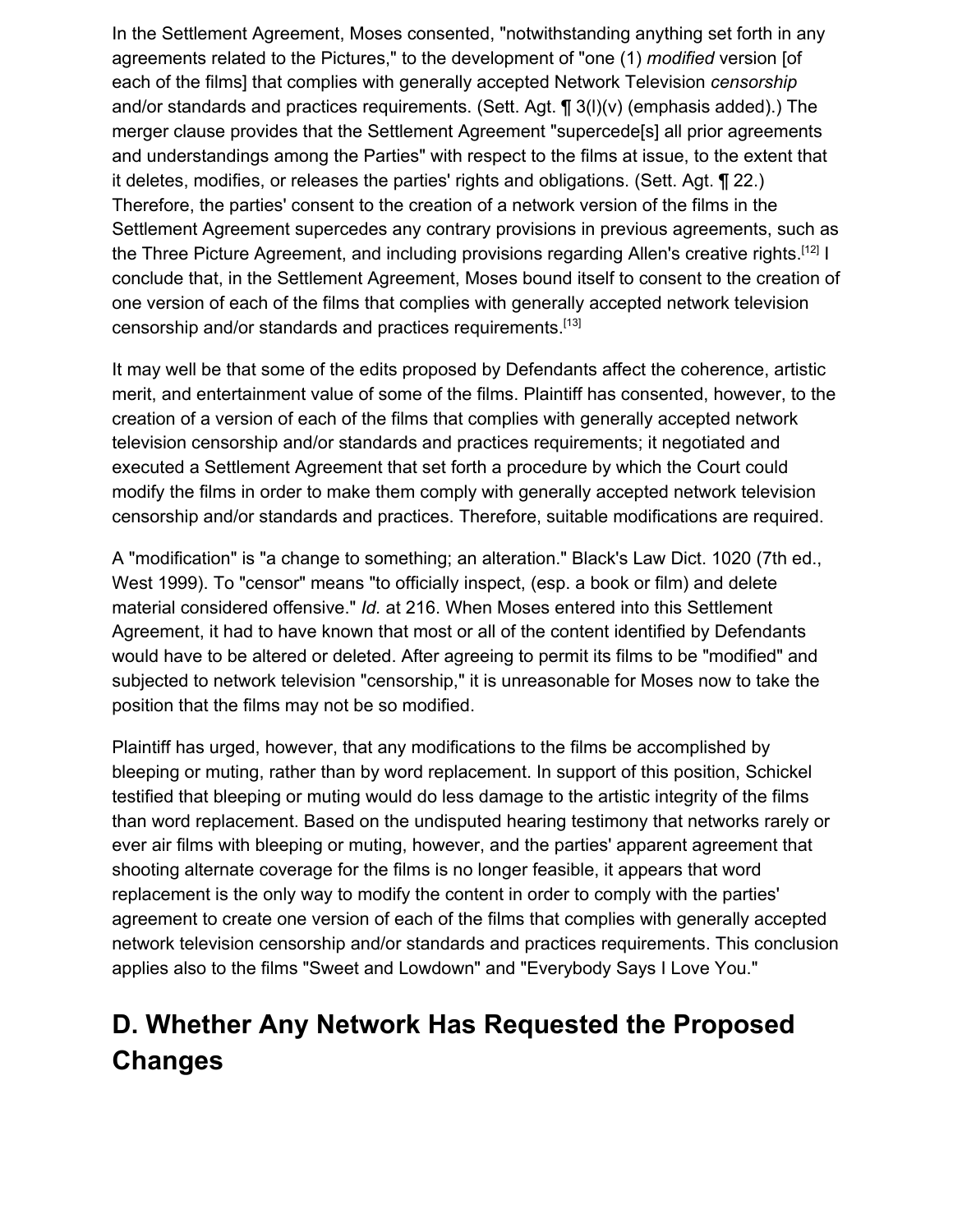Moses also complains that Defendants have not presented evidence that any network would broadcast the films even if the proposed edits were made, or that the network would require all of Defendants' proposed edits.

The Settlement Agreement contemplates the creation of "one (1) modified version [of each of the films] that complies with generally accepted Network Television censorship and/or standards and practices requirements." (Sett. Agt. ¶ 3(l)(v).) Both of Defendants' expert witnesses, Halsey and McIntosh, had broad experience in modifying films to satisfy generally accepted network television censorship and/or standards and practices and were well qualified to testify as to the modifications that would be required to satisfy generally accepted network television censorship and/or standards and practices. They testified as to the standards employed by a conservative network in modifying films for television, and not as to airline standards. In light of the fact that the Settlement Agreement limits Defendants to the creation of just one modified version of each of the films, Defendants' plan to create a version of each film that complies with the most conservative major network's standards is unobjectionable.

Consequently, Defendants were not required to present evidence of the specific modifications that a particular network would require.

### **E. Whether the Modified Films Would Be Profitable**

Moses also contends that the Settlement Agreement requires Defendants to demonstrate that the licensing revenues derived from their proposed modifications would justify the costs. Since Defendants did not submit such evidence, Moses contends that Defendants are not entitled to the modifications they propose.

The Settlement Agreement states that the Trustee may not permit modifications of the films unless, in the Trustee's "reasonable good faith business judgment," the licensing revenues from the modified films would be profitable. (Sett. Agt.  $\P$  3(l)(v).) Defendants argue that enforcement of this provision of the Settlement Agreement would be premature, because the determination of the profitability of the modified films is to be made separately by the Trustee, and only after the instant dispute over Defendants' proposed modifications to the films has been resolved.

I agree with Defendants. According to the Settlement Agreement, the above provision contemplates a separate and later determination by the Trustee as to the profitability of the films as modified. This issue is not yet ripe for resolution. If the parties enter into a dispute with respect to this issue in the future, they may then seek resolution by this Court.

For the foregoing reasons, I find that Defendants are entitled to create one modified version of each of the six films at issue (*i.e.* "Bullets Over Broadway," "Mighty Aphrodite," "Everyone Says I Love You," Deconstructing Harry," "Celebrity," and "Sweet and Lowdown"), in accordance with the list of modifications proposed in the January 7, 2003 letter, which I find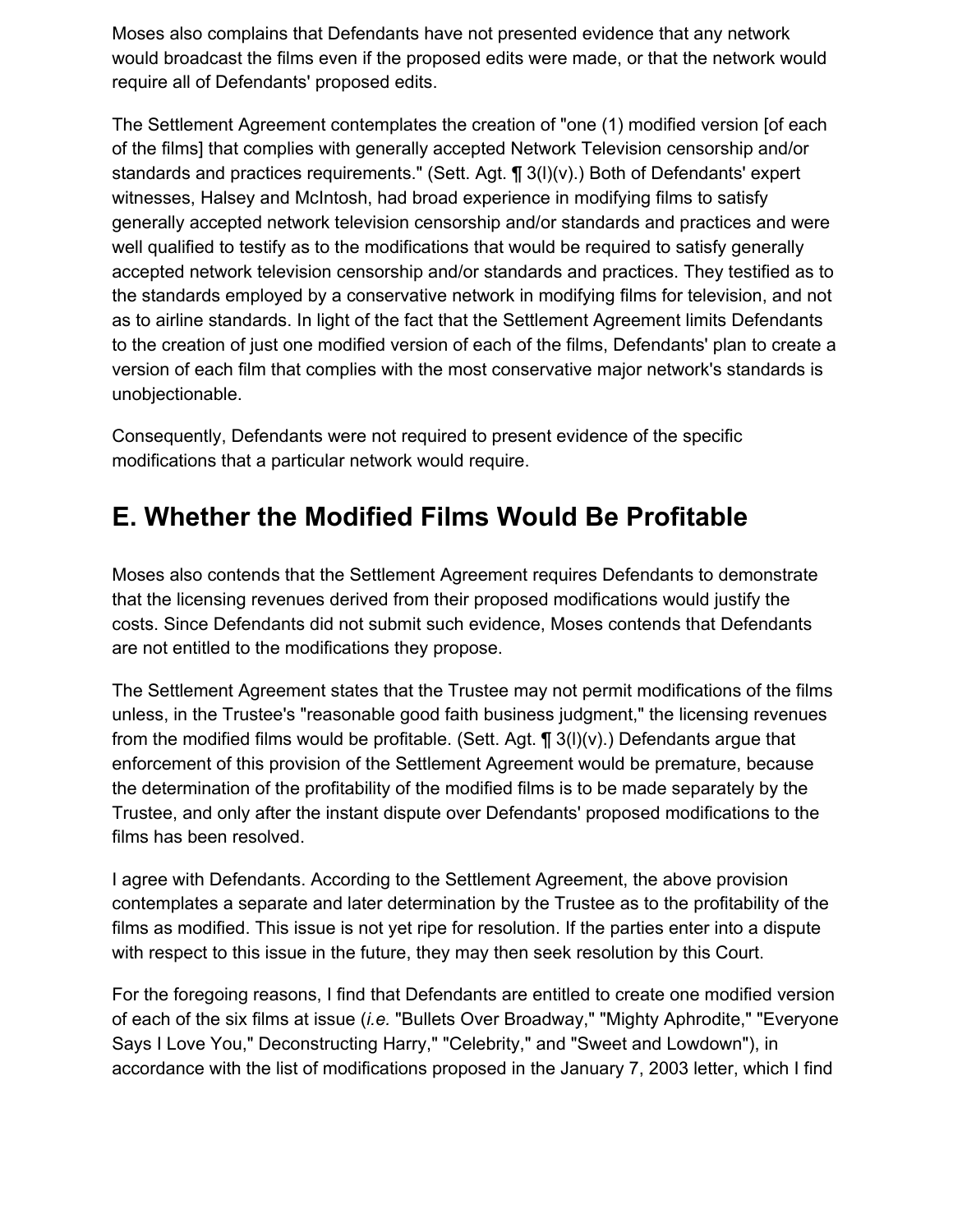comply with generally accepted network television censorship and/or standards and practices, in satisfaction of the Settlement Agreement between the parties.

This list shall be the "final list" of modifications to the films and shall be appended as Exhibit G to the Settlement Agreement.

[1] The parties reached an agreement with respect to the creation of a network version of the film "Small Time Crooks" prior to the March 2005 evidentiary hearing in this dispute. Consequently, it is no longer a subject of this dispute.

[2] Allen ultimately delivered seven films, rather than three.

[3] Section 7 of the Settlement Agreement provides in relevant part: This Court (Hon. Ira Gammerman) shall retain jurisdiction to enforce the terms and conditions of this Stipulation and Order and any documents executed in connection therewith, including, without limitation, the Exhibits hereto. Any disputes concerning, arising out of or relating to this Stipulation and Order shall be submitted to Justice Gammerman for resolution. If, for any reason, Justice Gammerman is not then a sitting Justice of the Supreme Court of the State of New York, County of New York, then any dispute shall be submitted to another sitting Justice of the New York County Commercial Division of this Court. (Sett. Agt. ¶ 7.) This matter was transferred to me in 2004, after Justice Gammerman retired as a sitting Justice of the Supreme Court.

[4] Moses subsequently consented to Defendants' proposed changes as to the films "Sweet and Lowdown" and "Everyone Says I Love You," provided that the dialogue is modified by bleeping, rather than word replacement. (Ltr. from C. Carbone to J. Fried, at 4 (Mar. 22, 2006).)

[5] The articles submitted by Plaintiff come from such sources as the Hollywood Reporter, New York Times, Chicago Tribune, San Diego Union-Tribune Indianapolis Star, Rocky Mountain News, (Minneapolis) Star Tribune, Toronto Star, and (Montreal) Gazette.

[6] Whether Exhibit F's list of proposed changes is identical to the list proposed in the letter dated January 7, 2003 with respect to the film "Sweet and Lowdown" is irrelevant, since Plaintiff has consented to Defendants' proposed modifications to that film.

[7] For the most part, the difference between Exhibit F and McIntosh's list in the January 7, 2003 letter is that Exhibit F was under-inclusive. The epithets in McIntosh's report that were not listed in Exhibit F included at least nine lines of dialogue from "Bullets Over Broadway," four from "Mighty Aphrodite," one from "Everyone Says I Love You," and eleven from "Celebrity." (Tr. at 280-83, 358-70.)

[8] Plaintiff's consent in the 2003 Settlement Agreement to the creation of a version of the films that complies with generally accepted network television censorship and/or standards and practices requirements is consistent with the 1993 Three Picture Agreement, which states: "Allen shall provide [Sweetland] with a version of the Picture incorporating coverage elements which Allen believes in good faith to be customary and as required by [Sweetland] enabling [Sweetland] to license the Picture(s) on network and syndicated television and on airlines." (Three Pict. Agt. ¶ 10(F)(2)(a), at 20.) Allen's "final cut" right in paragraph 10(F) of the Three Picture Agreement was expressly "subject [] to" Allen's obligation to provide Sweetland with a version of the films that could be licensed for use on network and syndicated television and on airlines. While the parties evidently anticipated that Allen would shoot alternative video footage, or "cover footage," at the time the films were first delivered to Sweetland, between 1993 and 1999, the quoted provision reflects the parties' understanding that Allen was obligated to provide Defendants with a version of the films that could be licensed for use on network and syndicated television and on airlines.

[9] The parties apparently only disagree as to whether the dialogue should be modified by bleeping or by word replacement.

[10] Defendants' witnesses testified as to the five films: "Bullets Over Broadway," "Everyone Says I Love You," "Deconstructing Harry," "Celebrity," and "Mighty Aphrodite."